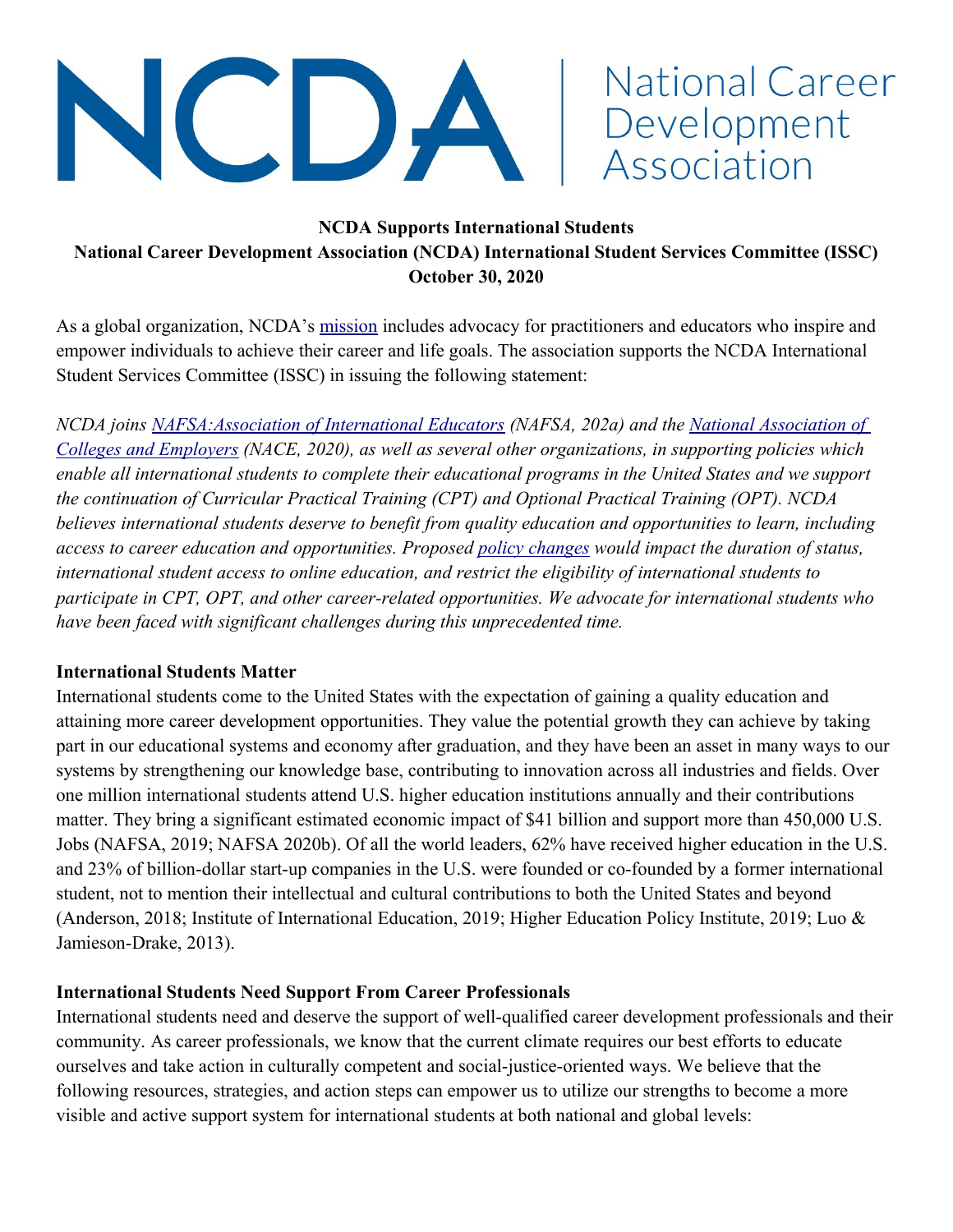- Working collaboratively, NCDA's International Student Services Committee (ISSC) is willing to develop a sustainable action and accountability plan for NCDA to become a more active agent in the international and global career development community. This collaboration is dedicated to decolonization and anti-racism work in our field, supporting diversity and inclusion efforts.
- Explore the NCDA [ISSC sharable COVID-19 resources](https://docs.google.com/spreadsheets/d/1w9DL3z5eT3STtMt7abOM6tSb25bM1lu2Qzekm6yK2Dg/edit#gid=0) for working with international students and help make them more visible for career development professionals; consider making contributions to this repository of resources or other similar resources.
- Help promote the NCDA ISSC resource guide, *Resources For Partnering with International Students* (NCDA, 2020), and share it widely to make it accessible for career development and other student services professionals at institutions in the United States.
- Support NCDA to enrich and diversify its [Global Resources.](https://www.ncda.org/aws/NCDA/pt/sp/global_resources)
- Encourage NCDA members to participate in committees, such as Government Relations, to understand and participate in policy and advocacy work. Follow NCDA initiatives such as the [Advocacy Updates](https://ncda.org/aws/NCDA/pt/sp/govtrelations) and respond to [Call for Action](https://ncda.org/aws/NCDA/pt/sp/govtrelations) alerts.
- Participate in the public comment process for all proposed changes in connection with NAFSA and other organizations; personalize your comments on how a particular policy would negatively impact your institution, organization, and students; visit<https://www.connectingourworld.org/>to urge your member of Congress to speak out about proposed legislation.
- Share and elevate the stories and experiences of how visa and work authorization restrictions have unduly impacted international students
- Revisit and integrate the [Multicultural Career Counseling Competencies](https://www.ncda.org/aws/NCDA/asset_manager/get_file/26627) (NCDA, 2020) and review the updated [Multicultural and Social Justice Counseling Competencies](https://www.counseling.org/docs/default-source/competencies/multicultural-and-social-justice-counseling-competencies.pdf?sfvrsn=20) (AMCD 2015), as well as the American Counseling Association's (ACA) [Advocacy Competencies](https://www.counseling.org/knowledge-center/competencies) (ACA 2019).
- Collaborate with organizations such as the American Council on Education [\(ACE\)](https://www.acenet.edu/), NAFSA, NACE, etc., to leverage collective advocacy efforts on behalf of international education and international students.

## **References**

Anderson, S. (2018, October 25). 55% of America's billion-dollar startups have an immigration founder. https://www.forbes.com/sites/stuartanderson/2018/10/25/55-of-americas-billion-dollar-startups-haveimmigrant-founder/#64e7af7848ee

Higher Education Policy Institute (2019). The soft-power benefits of educating the world's leaders. https://www.hepi.ac.uk/wp-content/uploads/2019/09/Policy-Note-16-\_-The-soft-power-benefits-of-educatingthe-world%E2%80%99s-leaders-05\_09\_19-Screen.pdf

Institute of International Education. (2019). Open doors 2019 report. https://opendoorsdata.org/annual-release/

Luo, J., & Jamieson-Drake, D. (2013). Examining the educational benefits of interacting with international students. Journal of International Students, 3(2), 85-101. https://files.eric.ed.gov/fulltext/EJ1056457.pdf

NAFSA. (2019, November 18). New NAFSA data: Despite stagnant enrollment, international students contribute nearly \$41 billion to the U.S. Economy. https://www.nafsa.org/about/about-nafsa/new-nafsa-data